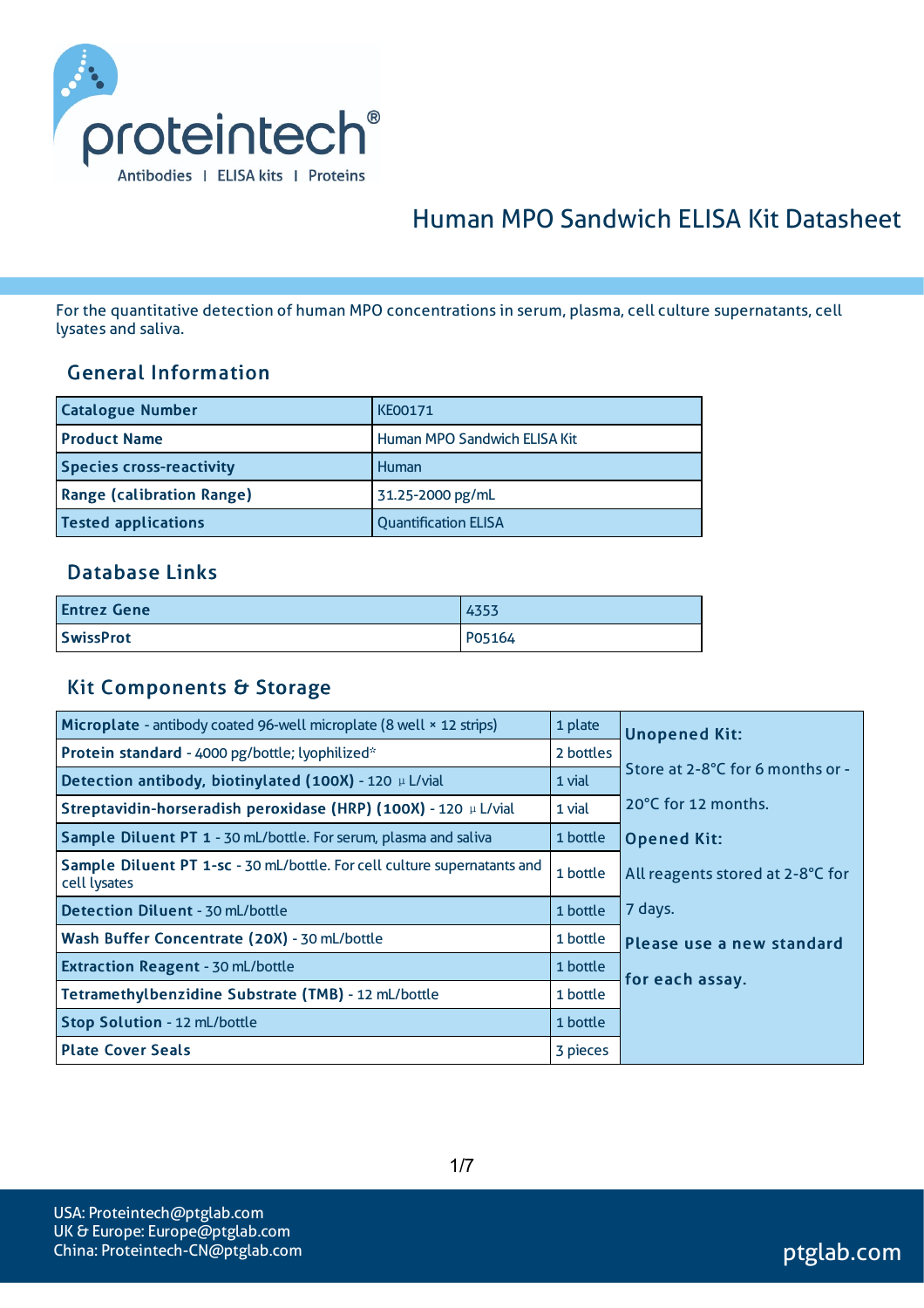#### NB: Do not use the kit after the expiration date.

Sample Diluent PT 1 is for protein standard, serum, plasma and saliva.

Sample Diluent PT 1-sc is for protein standard, cell culture supernatants and cell lysates.

Detection Diluent is for Detection antibody and Streptavidin-HRP.

\*Add 2 mL Sample Diluent PT 1 or PT 1-sc in protein standard. Thisreconstitution gives a stock solution of 2000 pg/mL.



### Product Description

KE00171 is a solid phase sandwich Enzyme Linked-Immuno-Sorbent Assay (Sandwich ELISA). The MPO ELISA kit isto be used to detect and quantify protein levels of endogenous MPO. The assay recognizes Human MPO. An antibody specific for MPO has been pre-coated onto the microwells. The MPO protein in samples is captured by the coated antibody after incubation. Following extensive washing, another antibody of biotinylated specific for MPO is added to detect the captured MPO protein. For signal development, Streptavidin-HRP is added, followed by Tetramethyl-benzidine (TMB) reagent. Solution containing sulfuric acid is used to stop color development and the color intensitywhich is proportional to the quantity of bound protein is measurable at 450 nm with the correction wavelength set at 630 nm.

#### Background

MPO(myeloperoxidase) is a peroxidase enzyme presented in the azurophilic granules of polymorphonuclear (PMN) leukocytes and monocytes. Plasma concentration of MPO can be used as a specific marker of PMN activation. MPO catalyzes the production of hypochlorous acid (HClO) from hydrogen peroxide (H2O2) and chloride anion (Cl-, or the equivalent from a non-chlorine halide). This enzymatic system plays an important role in human defense against microorganisms. The serum/plasma MPO levels have been associated with a variety of clinical conditions including inflammatory diseases, atherosclerosis, ischaemic stroke, hypertension, heart failure, risk of cardiovascular events and so on.

### Sample Preparation

Different samples may require proper dilution to fall within the range of the assay. The serum or plasma is better to be diluted 1:400 or 1:800 before assay, 1:20 or 1:40 dilution isrecommended for cell culture supernatants, 1:4,000 or 1:8,000

USA: Proteintech@ptglab.com UK & Europe: Europe@ptglab.com China: Proteintech-CN@ptglab.com and ptglab.com ptglab.com ptglab.com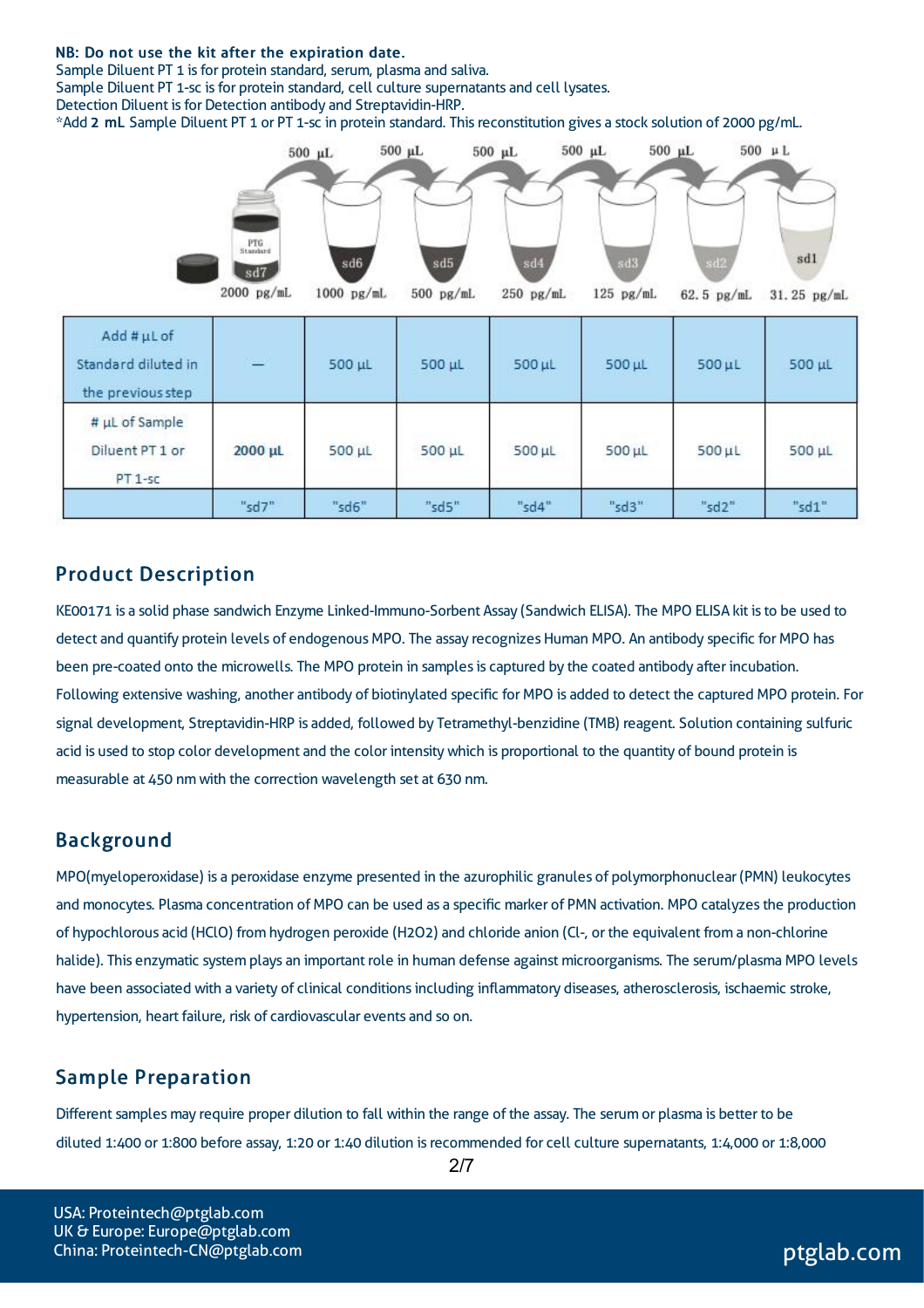dilution is recommended for cell lysates, 1:2,000 or 1:4,000 dilution is recommended for saliva.

### Safety Notes

This product is sold for lab research and development use ONLY and not for use in humans or animals. Avoid any skin and eye contact with Stop Solution and TMB. In case of contact, wash thoroughly with water.

### Assay Procedure Summary

| Step           | <b>Reagent</b>                                                                                   | Volume        | <b>Incubation</b> | Wash        | <b>Notes</b>                 |  |
|----------------|--------------------------------------------------------------------------------------------------|---------------|-------------------|-------------|------------------------------|--|
|                | <b>Standard and Samples</b>                                                                      | $100 \mu L$   | <b>120 min</b>    | 4 times     | Cover Wells incubate at 37°C |  |
| $\overline{2}$ | <b>Diluent Antibody Solution</b>                                                                 | $100$ $\mu$ L | $60 \text{ min}$  | 4 times     | Cover Wells incubate at 37°C |  |
|                | <b>Diluent HRP Solution</b>                                                                      | $100 \mu L$   | 40 min            | 4 times     | Cover Wells incubate at 37°C |  |
| 4              | <b>TMB Substrate</b>                                                                             | $100 \mu L$   | 15-20 min         | Do not wash | Incubate in the dark at 37°C |  |
|                | <b>Stop Solution</b>                                                                             | $100$ $\mu$   | $0 \text{ min}$   | Do not wash | $\overline{\phantom{a}}$     |  |
| 6              | Read plate at 450 nm and 630 nm immediately after adding Stop solution. DO NOT exceed 5 minutes. |               |                   |             |                              |  |

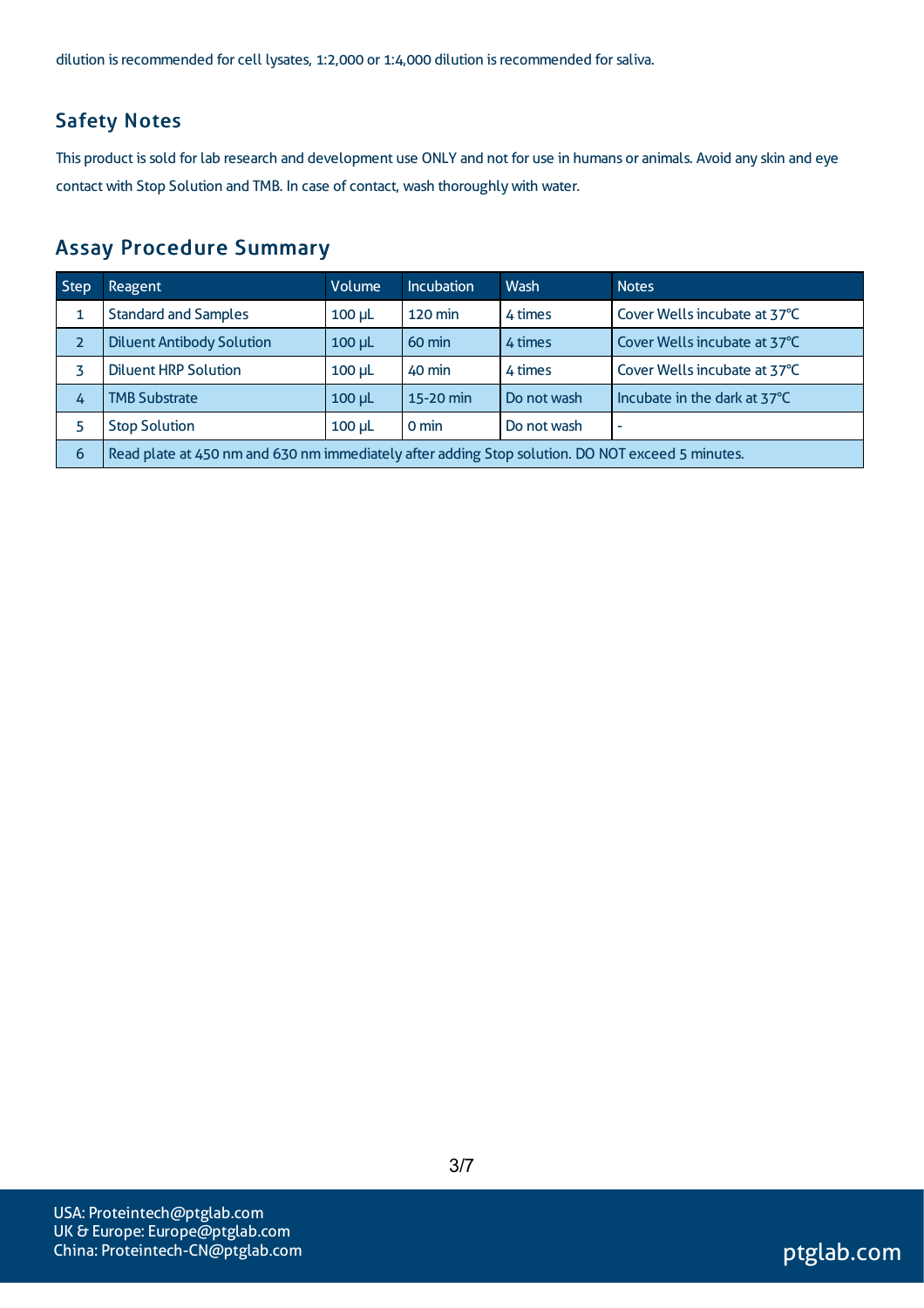## Example data

These standard curves are provided for demonstration only. A standard curve should be generated for each set of samples assayed.



| (pg/mL) | 0.D            | <b>Average</b> | <b>Corrected</b> |
|---------|----------------|----------------|------------------|
| O       | 0.044<br>0.049 | 0.047          |                  |
| 31.25   | 0.079<br>0.078 | 0.079          | 0.032            |
| 62.5    | 0.111<br>0.121 | 0.116          | 0.070            |
| 125     | 0.204<br>0.217 | 0.211          | 0.164            |
| 250     | 0.406<br>0.422 | 0.414          | 0.368            |
| 500     | 0.794<br>0.857 | 0.826          | 0.779            |
| 1000    | 1.496<br>1.48  | 1.488          | 1.442            |
| 2000    | 2.387<br>2.427 | 2.407          | 2.361            |



| (pg/mL) | 0.D            | <b>Average</b> | Corrected |
|---------|----------------|----------------|-----------|
| 0       | 0.096<br>0.107 | 0.102          |           |
| 31.25   | 0.135<br>0.16  | 0.148          | 0.046     |
| 62.5    | 0.178<br>0.186 | 0.182          | 0.081     |
| 125     | 0.299<br>0.304 | 0.302          | 0.200     |
| 250     | 0.547<br>0.545 | 0.546          | 0.445     |
| 500     | 0.963<br>0.946 | 0.955          | 0.853     |
| 1000    | 1.648<br>1.727 | 1.688          | 1.586     |
| 2000    | 2.487<br>2.522 | 2.505          | 2.403     |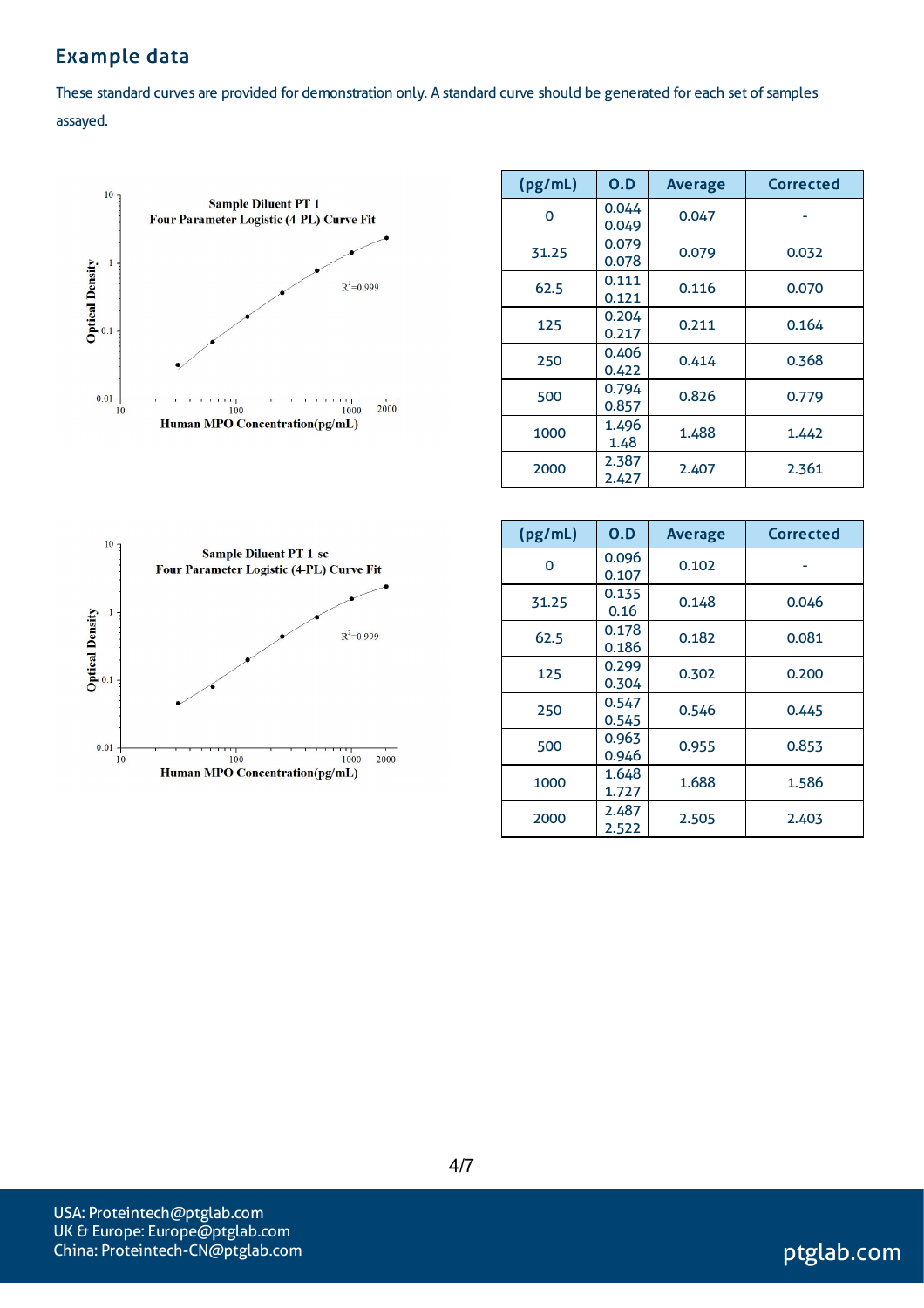## Precision

Intra-assay Precision (Precision within an assay) Three samples of known concentration were tested 20 times on one plate to assessintra-assay precision.

Inter-assay Precision (Precision between assays) Three samples of known concentration were tested in 24 separate assaysto assessinter-assay precision.

|        |    | <b>Intra-assay Precision</b> |           |        | <b>Inter-assay Precision</b> |         |    |              |           |     |
|--------|----|------------------------------|-----------|--------|------------------------------|---------|----|--------------|-----------|-----|
| Sample | n  | Mean (pg/mL)                 | <b>SD</b> | $CV\%$ |                              | 'Sample | n  | Mean (pg/mL) | <b>SD</b> | CV% |
|        | 20 | 974.4                        | 19.5      | 2.0    |                              |         | 24 | 961.5        | 36.4      | 3.8 |
|        | 20 | 239.6                        | 6.8       | 2.8    |                              |         | 24 | 242.7        | 12.7      | 5.2 |
|        | 20 | 50.9                         | 4.0       | 7.8    |                              |         | 24 | 53.4         | 4.4       | 8.3 |

### Recovery

The recovery of MPO spiked to three different levels in four samples throughout the range of the assay in various matrices was evaluated.

| Sample Type               |          | Average% of Expected | Range (%) |
|---------------------------|----------|----------------------|-----------|
| Human serum               | 1:1,600  | 111                  | 88-126    |
|                           | 1:3,200  | 90                   | 80-105    |
| Cell culture supernatants | 1:80     | 98                   | 89-117    |
|                           | 1:160    | 95                   | 81-125    |
|                           | 1:15,000 | 102                  | 91-110    |
| Cell lysates              | 1:30,000 | 108                  | 97-125    |
| Saliva                    | 1:6,000  | 96                   | 88-110    |
|                           | 1:12,000 | 96                   | 87-106    |

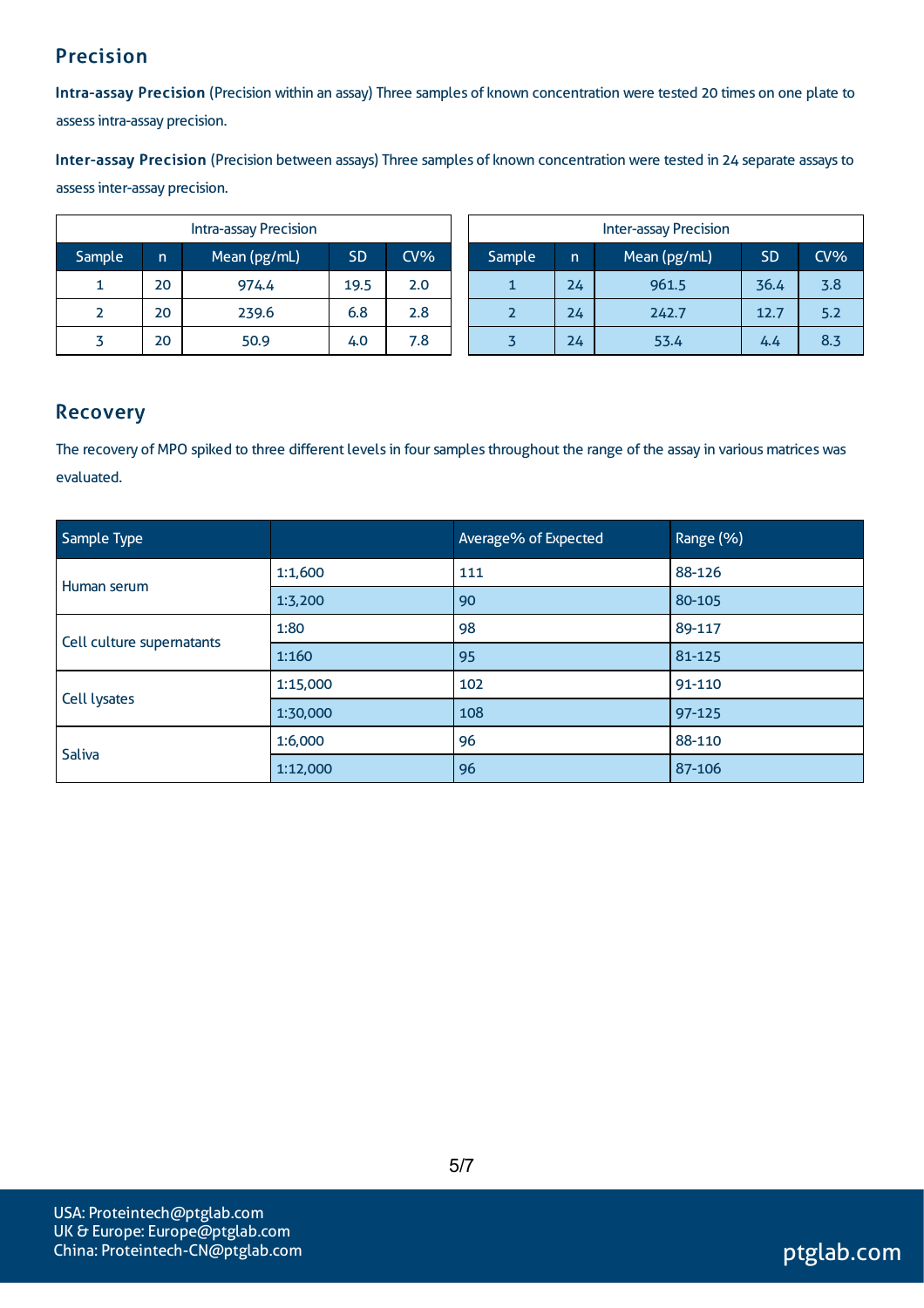### Sample Values

Serum, plasma, saliva and urine samples from volunteers were evaluated for MPO in this assay. No medical histories were available for the donors used in this study.

| Sample Type          | Mean of Detectable (ng/mL) | Range (ng/mL) |
|----------------------|----------------------------|---------------|
| Human serum $(n=16)$ | 639                        | 310-1,071     |
| saliva (n=8)         | 1,392                      | 131-3,611     |

#### Cell culture supernatants:

HL-60 were cultured in DMEM supplemented with 10% fetal bonive serum, 2.5 mM L-glutamine, 100 U/mL penicillin, and 100 μg/mL streptomycin sulfate. An aliquot of the cell culture supernate was removed, assayed for human MPO, and measured 7.4 ng/mL.

Cell lysates -Dissect the tissue of interest and wash brieflywith chilled 1X PBS to remove any blood if necessary, cut the tissue into smaller pieces whilst keeping it on ice. Transfer the tissue to a homogenizer and add Extraction Reagent with protease inhibitor. In general, add 500 μL Extraction Reagent for approximately every 10 mg of tissue. Homogenize thoroughly and keep the sample on ice for 30 min. Sonicate the sample and centrifuge at 10,000  $\times$  g, then transfer the supernatant to assay.

|              | Human MPO (ng/mL) | Total protein (mg/mL) |
|--------------|-------------------|-----------------------|
| <b>HL-60</b> | 1,548             |                       |

#### \*1X PBS For 1000 mL

10 mM Na<sub>2</sub>HPO4, 1.8 mM NaH<sub>2</sub>PO4, 140 mM NaCl. Adjust pH to 7.4 and add ddH<sub>2</sub>O to 1000 mL.

### Sensitivity

The minimum detectable dose of Human MPO is 9.1 pg/mL. This was determined by adding two standard deviations to the concentration corresponding to the mean O.D. of 20 zero standard replicates.